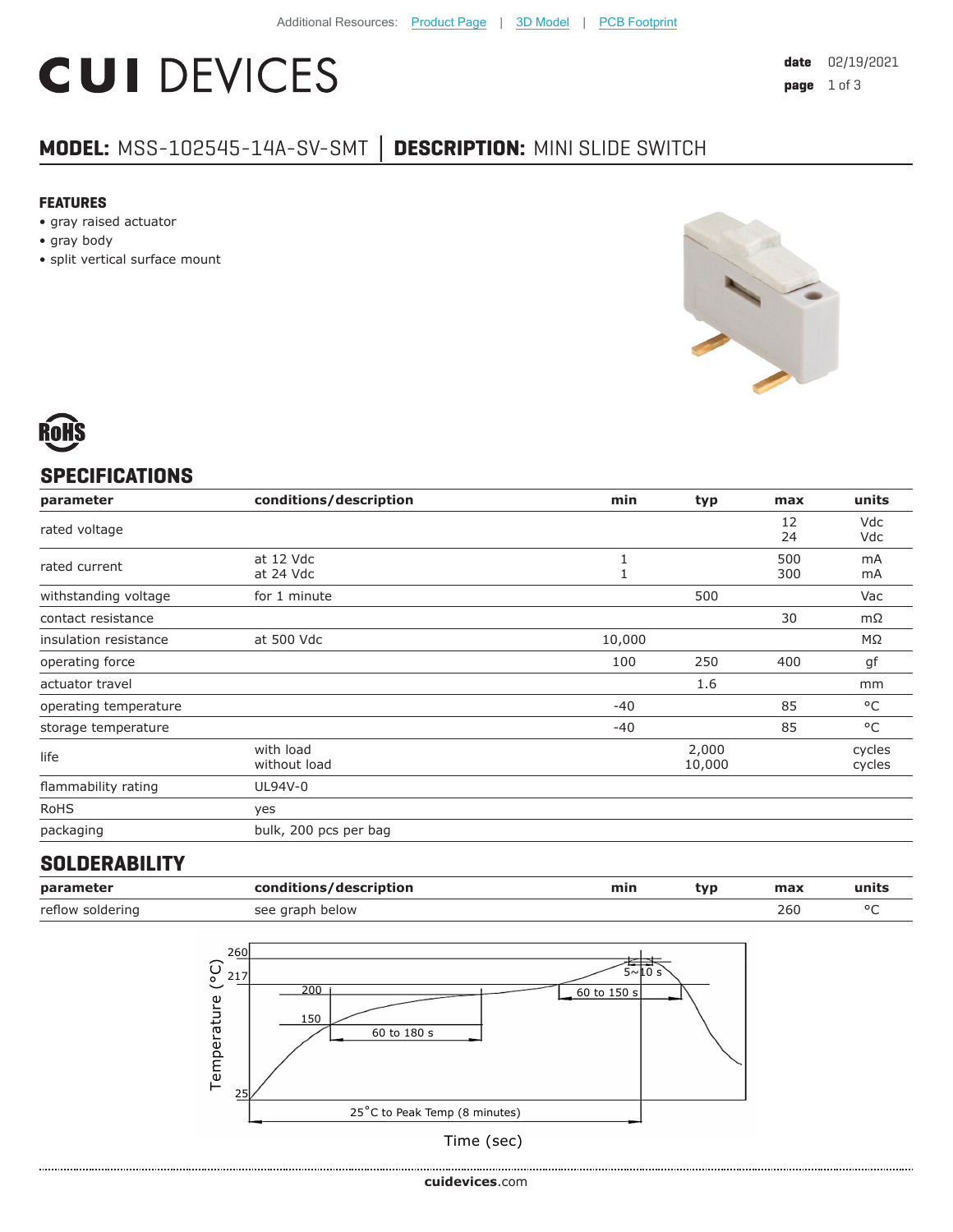**CUI Devices │ MODEL:** MSS-102545-14A-SV-SMT **│ DESCRIPTION:** MINI SLIDE SWITCH **date** 02/19/2021**│ page** 2 of 3

#### **MECHANICAL DRAWING**

units: mm tolerance: ±0.1 mm unless otherwise noted

|               | ITEM DESCRIPTION | MATFRIAI       | PLATING/COLOR |
|---------------|------------------|----------------|---------------|
|               | actuator         | PA66 (UL94V-0) | gray          |
| $\mathcal{L}$ | housing          | PA66 (UL94V-0) | gray          |
|               | terminals        | nickel         | gold          |







Recommended PCB Layout Top View